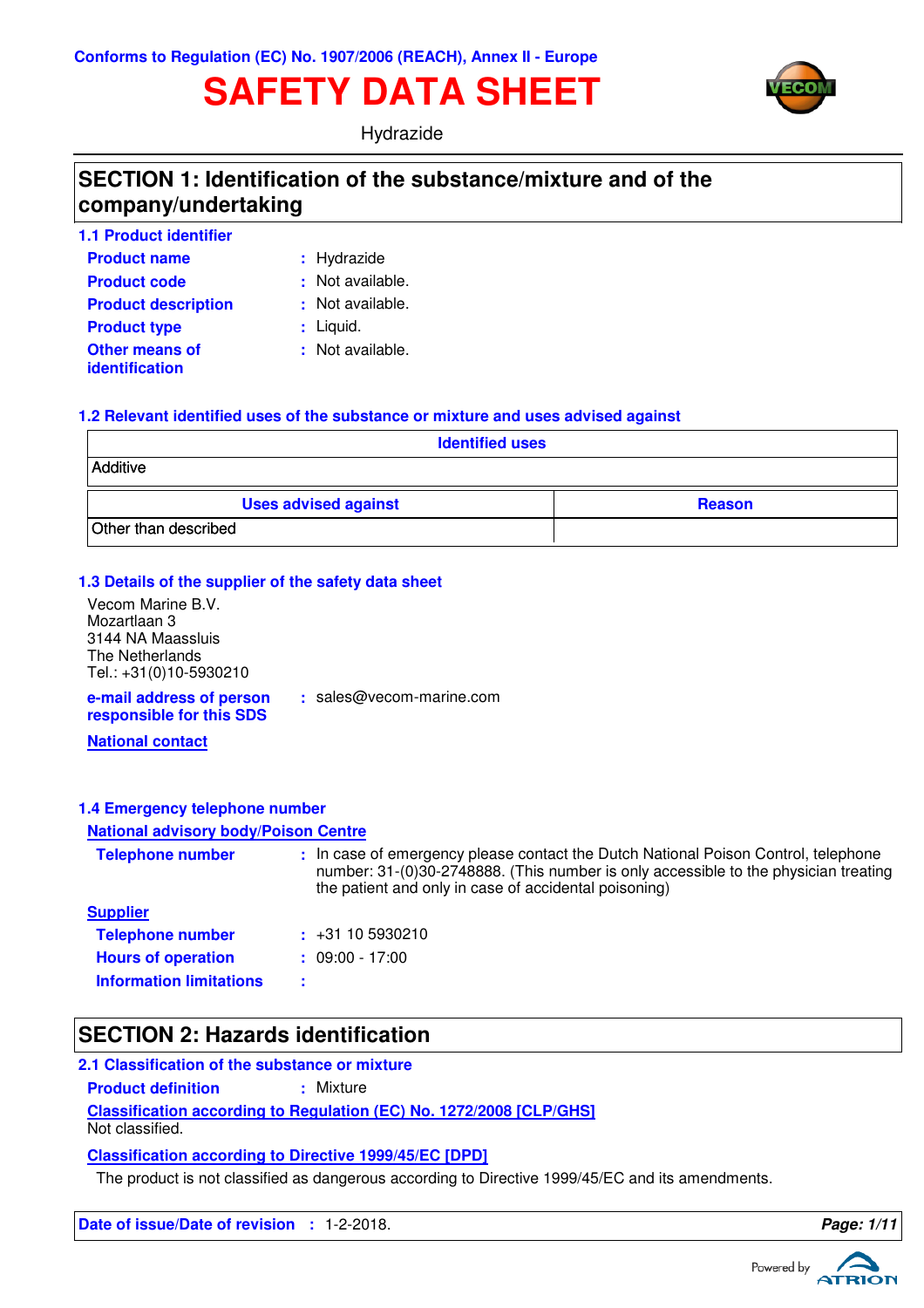## **SECTION 2: Hazards identification**

**Classification :** Not classified.

See Section 11 for more detailed information on health effects and symptoms. See Section 16 for the full text of the R phrases or H statements declared above.

| <b>2.2 Label elements</b>                                            |                                                                 |
|----------------------------------------------------------------------|-----------------------------------------------------------------|
| <b>Signal word</b>                                                   | : No signal word.                                               |
| <b>Hazard statements</b>                                             | : No known significant effects or critical hazards.             |
| <b>Precautionary statements</b>                                      |                                                                 |
| <b>Prevention</b>                                                    | : Not applicable.                                               |
| <b>Response</b>                                                      | : Not applicable.                                               |
| <b>Storage</b>                                                       | : Not applicable.                                               |
| <b>Disposal</b>                                                      | : Not applicable.                                               |
| <b>Supplemental label</b><br>elements                                | : Safety data sheet available for professional user on request. |
| <b>Special packaging requirements</b>                                |                                                                 |
| <b>Containers to be fitted</b><br>with child-resistant<br>fastenings | : Not applicable.                                               |
| Tactile warning of danger : Not applicable.                          |                                                                 |
| <b>2.3 Other hazards</b>                                             |                                                                 |
| Other hazards which do                                               | : Not available.                                                |

**not result in classification**

## **SECTION 3: Composition/information on ingredients**

| <b>Substance/mixture</b>          | : Mixture                      |               |                                                                             |                                                                                 |             |
|-----------------------------------|--------------------------------|---------------|-----------------------------------------------------------------------------|---------------------------------------------------------------------------------|-------------|
|                                   |                                |               |                                                                             | <b>Classification</b>                                                           |             |
| <b>Product/ingredient</b><br>name | <b>Identifiers</b>             | $\frac{9}{6}$ | 67/548/EEC                                                                  | <b>Regulation (EC) No.</b><br>1272/2008 [CLP]                                   | <b>Type</b> |
| carbonohydrazide                  | EC: 207-837-2<br>CAS: 497-18-7 | $<$ 10        | Xn; R22<br>Xi; R37/38                                                       | Acute Tox. 4, H302<br>Skin Irrit. 2, H315<br>Eye Irrit. 2, H319                 | $[1]$       |
|                                   |                                |               | See Section 16 for<br>the full text of the R-<br>phrases declared<br>above. | See Section 16 for the<br>  full text of the H<br>statements declared<br>above. |             |

There are no additional ingredients present which, within the current knowledge of the supplier and in the concentrations applicable, are classified as hazardous to health or the environment, are PBTs or vPvBs or have been assigned a workplace exposure limit and hence require reporting in this section.

Type

- [1] Substance classified with a health or environmental hazard
- [2] Substance with a workplace exposure limit
- [3] Substance meets the criteria for PBT according to Regulation (EC) No. 1907/2006, Annex XIII

[4] Substance meets the criteria for vPvB according to Regulation (EC) No. 1907/2006, Annex XIII

Occupational exposure limits, if available, are listed in Section 8.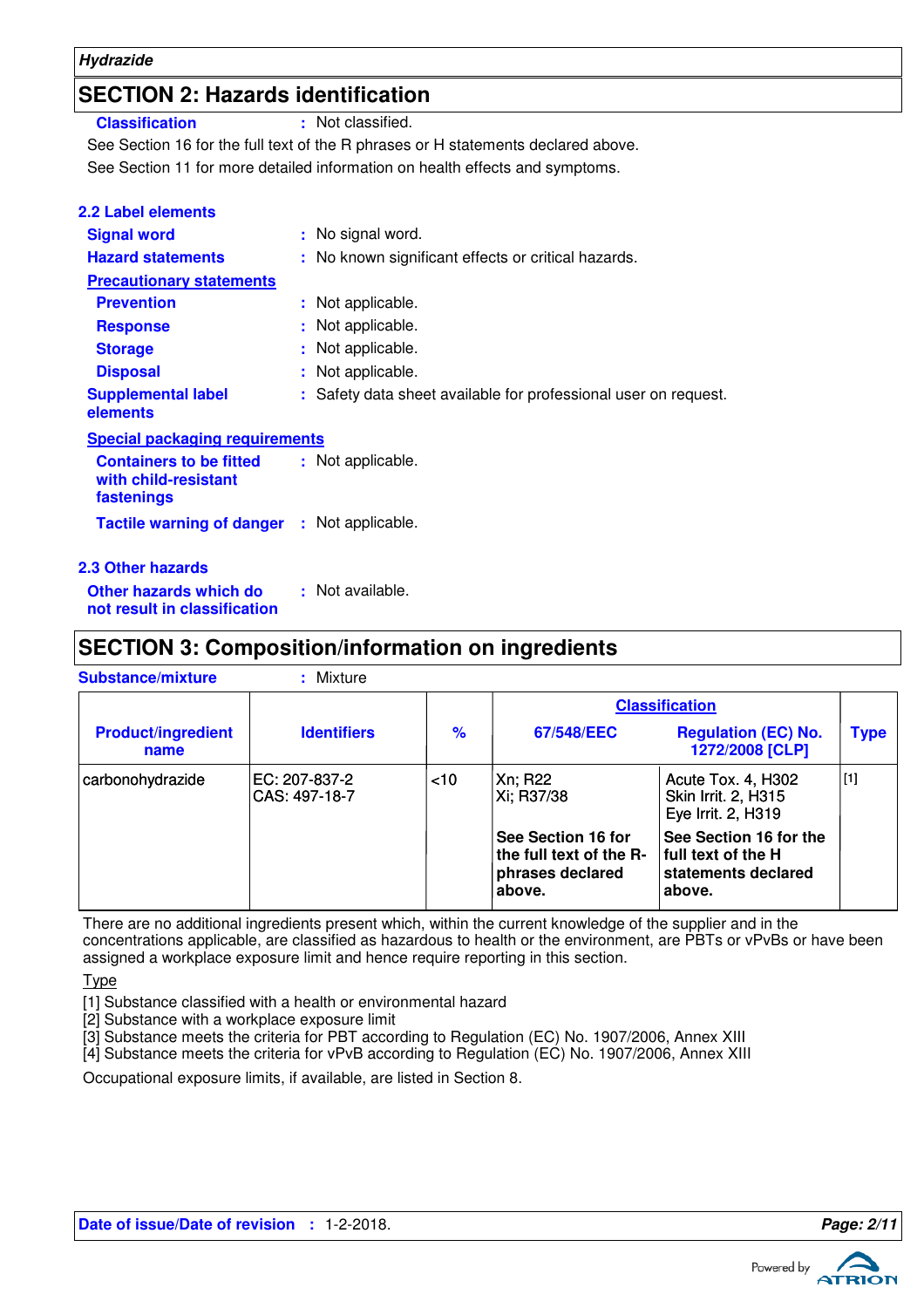## **SECTION 4: First aid measures**

| <b>4.1 Description of first aid measures</b> |                                                                                                                                                                                                             |
|----------------------------------------------|-------------------------------------------------------------------------------------------------------------------------------------------------------------------------------------------------------------|
| <b>General</b>                               | : In all cases of doubt, or when symptoms persist, seek medical attention. Never give<br>anything by mouth to an unconscious person. If unconscious, place in recovery<br>position and seek medical advice. |
| <b>Eye contact</b>                           | : Check for and remove any contact lenses. Immediately flush eyes with running water<br>for at least 15 minutes, keeping eyelids open. Seek immediate medical attention.                                    |
| <b>Inhalation</b>                            | : Remove to fresh air. Keep person warm and at rest. If not breathing, if breathing is<br>irregular or if respiratory arrest occurs, provide artificial respiration or oxygen by<br>trained personnel.      |
| <b>Skin contact</b>                          | : Remove contaminated clothing and shoes. Wash skin thoroughly with soap and<br>water or use recognised skin cleanser. Do NOT use solvents or thinners.                                                     |
| <b>Ingestion</b>                             | : If swallowed, seek medical advice immediately and show the container or label.<br>Keep person warm and at rest. Do not induce vomiting.                                                                   |
| <b>Protection of first-aiders</b>            | : No action shall be taken involving any personal risk or without suitable training.                                                                                                                        |

#### **4.2 Most important symptoms and effects, both acute and delayed**

There are no data available on the preparation itself. The preparation is not classified as dangerous according to Directive 1999/45/EC and its amendments.

Repeated or prolonged contact with the preparation may cause removal of natural fat from the skin, resulting in nonallergic contact dermatitis and absorption through the skin. If splashed in the eyes, the liquid may cause irritation and reversible damage.

#### **4.3 Indication of any immediate medical attention and special treatment needed**

| <b>Notes to physician</b>  | : In case of inhalation of decomposition products in a fire, symptoms may be delayed.<br>The exposed person may need to be kept under medical surveillance for 48 hours. |
|----------------------------|--------------------------------------------------------------------------------------------------------------------------------------------------------------------------|
| <b>Specific treatments</b> | : No specific treatment.                                                                                                                                                 |

See toxicological information (Section 11)

| <b>SECTION 5: Firefighting measures</b>                           |                                                                                                                              |
|-------------------------------------------------------------------|------------------------------------------------------------------------------------------------------------------------------|
| 5.1 Extinguishing media<br><b>Suitable extinguishing</b><br>media | $:$ Recommended: alcohol-resistant foam, $CO2$ , powders, water spray.                                                       |
| <b>Unsuitable extinguishing</b><br>media                          | : Do not use water jet.                                                                                                      |
|                                                                   | 5.2 Special hazards arising from the substance or mixture                                                                    |
| <b>Hazards from the</b><br>substance or mixture                   | : Fire will produce dense black smoke. Exposure to decomposition products may<br>cause a health hazard.                      |
| <b>Hazardous thermal</b><br>decomposition products                | : Decomposition products may include the following materials: carbon monoxide,<br>carbon dioxide, smoke, oxides of nitrogen. |
| <b>5.3 Advice for firefighters</b>                                |                                                                                                                              |
| <b>Special protective actions</b><br>for fire-fighters            | : Cool closed containers exposed to fire with water. Do not release runoff from fire to<br>drains or watercourses.           |
| <b>Special protective</b><br>equipment for fire-fighters          | : Appropriate breathing apparatus may be required.                                                                           |

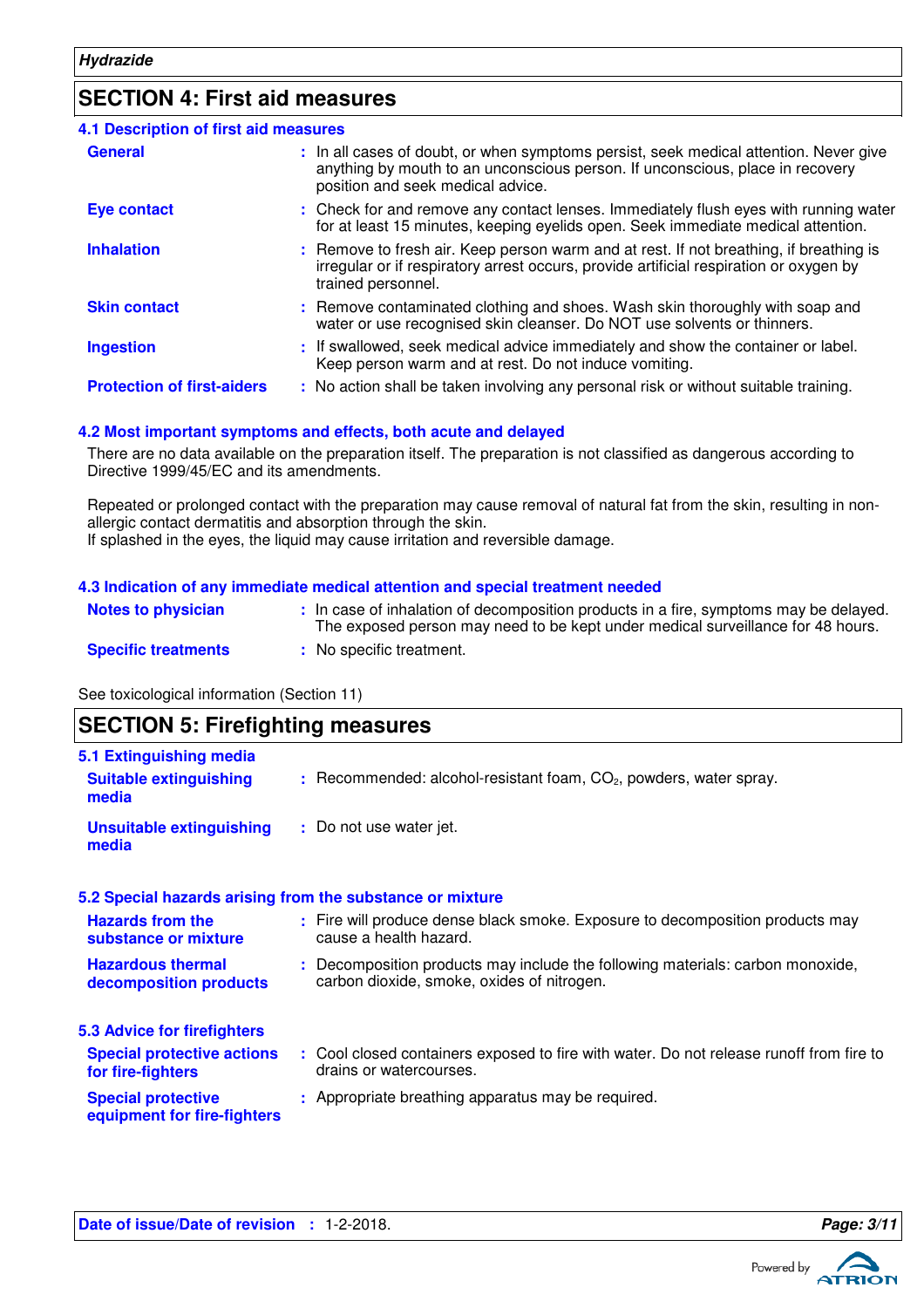## **SECTION 6: Accidental release measures**

|                                                                 | 6.1 Personal precautions, protective equipment and emergency procedures                                                                                                                                                                                                            |
|-----------------------------------------------------------------|------------------------------------------------------------------------------------------------------------------------------------------------------------------------------------------------------------------------------------------------------------------------------------|
| For non-emergency<br>personnel                                  | : Exclude sources of ignition and ventilate the area. Avoid breathing vapour or mist.<br>Refer to protective measures listed in sections 7 and 8.                                                                                                                                  |
| For emergency responders                                        | : If specialised clothing is required to deal with the spillage, take note of any<br>information in Section 8 on suitable and unsuitable materials. See also the<br>information in "For non-emergency personnel".                                                                  |
| <b>6.2 Environmental</b><br><b>precautions</b>                  | : Do not allow to enter drains or watercourses. If the product contaminates lakes,<br>rivers, or sewers, inform the appropriate authorities in accordance with local<br>regulations.                                                                                               |
| 6.3 Methods and materials<br>for containment and<br>cleaning up | : Contain and collect spillage with non-combustible, absorbent material e.g. sand,<br>earth, vermiculite or diatomaceous earth and place in container for disposal<br>according to local regulations (see section 13). Preferably clean with a detergent.<br>Avoid using solvents. |
| 6.4 Reference to other<br><b>sections</b>                       | : See Section 1 for emergency contact information.<br>See Section 8 for information on appropriate personal protective equipment.<br>See Section 13 for additional waste treatment information.                                                                                    |

### **SECTION 7: Handling and storage**

The information in this section contains generic advice and guidance. The list of Identified Uses in Section 1 should be consulted for any available use-specific information provided in the Exposure Scenario(s).

| <b>7.1 Precautions for safe</b><br>handling                                          | : Avoid contact with skin and eyes. Avoid inhalation of vapour, spray or mist.<br>Eating, drinking and smoking should be prohibited in areas where this material is<br>handled, stored and processed.<br>Put on appropriate personal protective equipment (see Section 8).<br>Never use pressure to empty. Container is not a pressure vessel.<br>Always keep in containers made from the same material as the original one.<br>Comply with the health and safety at work laws.                       |
|--------------------------------------------------------------------------------------|-------------------------------------------------------------------------------------------------------------------------------------------------------------------------------------------------------------------------------------------------------------------------------------------------------------------------------------------------------------------------------------------------------------------------------------------------------------------------------------------------------|
| <b>7.2 Conditions for safe</b><br>storage, including any<br><i>incompatibilities</i> | : Store in accordance with local regulations.<br>Notes on joint storage<br>Keep away from: oxidising agents, strong alkalis, strong acids.<br>Additional information on storage conditions<br>Observe label precautions. Store in a dry, cool and well-ventilated area. Keep away<br>from heat and direct sunlight.<br>Keep container tightly closed.<br>No smoking. Prevent unauthorised access. Containers that have been opened must<br>be carefully resealed and kept upright to prevent leakage. |
| 7.3 Specific end use(s)                                                              |                                                                                                                                                                                                                                                                                                                                                                                                                                                                                                       |
| <b>Recommendations</b>                                                               | : Not available.                                                                                                                                                                                                                                                                                                                                                                                                                                                                                      |
| <b>Industrial sector specific</b>                                                    | : Not available.                                                                                                                                                                                                                                                                                                                                                                                                                                                                                      |

### **SECTION 8: Exposure controls/personal protection**

The information in this section contains generic advice and guidance. The list of Identified Uses in Section 1 should be consulted for any available use-specific information provided in the Exposure Scenario(s).

#### **8.1 Control parameters**

**solutions**

#### **Occupational exposure limits**

No exposure limit value known.

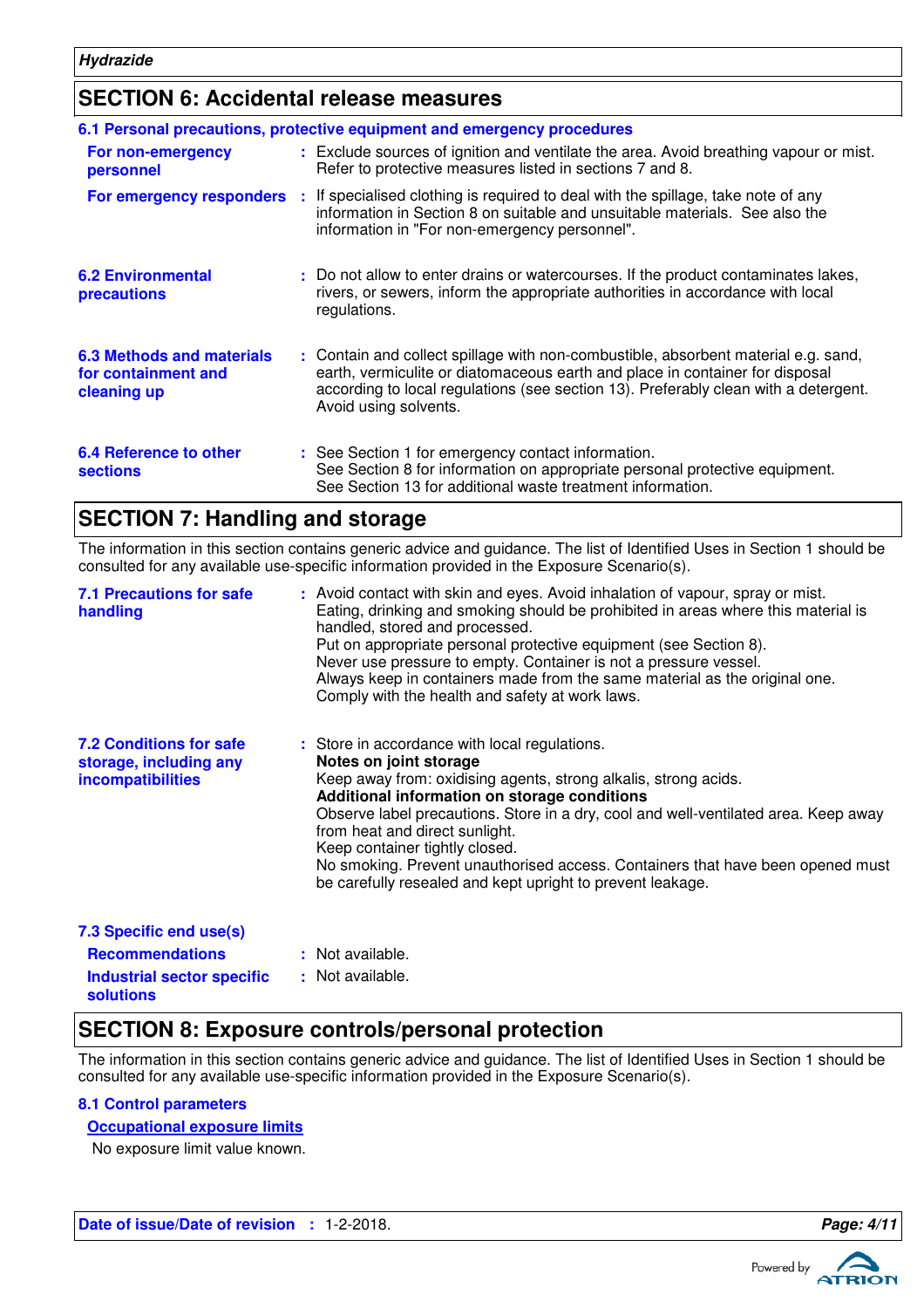## **SECTION 8: Exposure controls/personal protection**

| <b>Recommended monitoring</b><br>procedures                  | : If this product contains ingredients with exposure limits, personal, workplace<br>atmosphere or biological monitoring may be required to determine the effectiveness<br>of the ventilation or other control measures and/or the necessity to use respiratory<br>protective equipment. Reference should be made to European Standard EN 689 for<br>methods for the assessment of exposure by inhalation to chemical agents and<br>national guidance documents for methods for the determination of hazardous<br>substances. |
|--------------------------------------------------------------|------------------------------------------------------------------------------------------------------------------------------------------------------------------------------------------------------------------------------------------------------------------------------------------------------------------------------------------------------------------------------------------------------------------------------------------------------------------------------------------------------------------------------|
| <b>Derived effect levels</b>                                 |                                                                                                                                                                                                                                                                                                                                                                                                                                                                                                                              |
| No DELs available.                                           |                                                                                                                                                                                                                                                                                                                                                                                                                                                                                                                              |
| <b>Predicted effect concentrations</b><br>No PECs available. |                                                                                                                                                                                                                                                                                                                                                                                                                                                                                                                              |
| <b>8.2 Exposure controls</b>                                 |                                                                                                                                                                                                                                                                                                                                                                                                                                                                                                                              |
| <b>Appropriate engineering</b><br>controls                   | : Provide adequate ventilation. Where reasonably practicable, this should be achieved<br>by the use of local exhaust ventilation and good general extraction. If these are not<br>sufficient to maintain concentrations of particulates and solvent vapours below the<br>OEL, suitable respiratory protection must be worn.                                                                                                                                                                                                  |
| <b>Individual protection measures</b>                        |                                                                                                                                                                                                                                                                                                                                                                                                                                                                                                                              |
| <b>Hygiene measures</b>                                      | : Wash hands, forearms and face thoroughly after handling chemical products, before<br>eating, smoking and using the lavatory and at the end of the working period.<br>Appropriate techniques should be used to remove potentially contaminated clothing.<br>Wash contaminated clothing before reusing. Ensure that eyewash stations and<br>safety showers are close to the workstation location.                                                                                                                            |
| <b>Eye/face protection</b>                                   | : Wear safety glasses with side protection in accordance with EN 166.                                                                                                                                                                                                                                                                                                                                                                                                                                                        |
| <b>Skin protection</b>                                       |                                                                                                                                                                                                                                                                                                                                                                                                                                                                                                                              |
| <b>Hand protection</b>                                       | : Barrier creams may help to protect the exposed areas of the skin but should not be<br>applied once exposure has occurred.                                                                                                                                                                                                                                                                                                                                                                                                  |
| <b>Gloves</b>                                                | : Wear suitable gloves tested to EN374.                                                                                                                                                                                                                                                                                                                                                                                                                                                                                      |
|                                                              | The recommendation for the type or types of glove to use when handling this product<br>is based on information from the following source:                                                                                                                                                                                                                                                                                                                                                                                    |
|                                                              | The user must check that the final choice of type of glove selected for handling this<br>product is the most appropriate and takes into account the particular conditions of<br>use, as included in the user's risk assessment.                                                                                                                                                                                                                                                                                              |
| <b>Body protection</b>                                       | : Personnel should wear antistatic clothing made of natural fibres or of high-<br>temperature-resistant synthetic fibres.                                                                                                                                                                                                                                                                                                                                                                                                    |
| <b>Other skin protection</b>                                 | : Appropriate footwear and any additional skin protection measures should be<br>selected based on the task being performed and the risks involved and should be<br>approved by a specialist before handling this product.                                                                                                                                                                                                                                                                                                    |
| <b>Respiratory protection</b>                                | : If workers are exposed to concentrations above the exposure limit, they must use<br>appropriate, certified respirators.                                                                                                                                                                                                                                                                                                                                                                                                    |
| <b>Environmental exposure</b><br>controls                    | : Do not allow to enter drains or watercourses.                                                                                                                                                                                                                                                                                                                                                                                                                                                                              |
|                                                              | <b>SECTION 9: Physical and chemical properties</b>                                                                                                                                                                                                                                                                                                                                                                                                                                                                           |

|                        | 9.1 Information on basic physical and chemical properties |
|------------------------|-----------------------------------------------------------|
| <b>Appearance</b>      |                                                           |
| <b>Physical state</b>  | $:$ Liquid.                                               |
| <b>Colour</b>          | : Colourless.                                             |
| <b>Odour</b>           | : Characteristic.                                         |
| <b>Odour threshold</b> | : Not available.                                          |
| pН                     | $: 7$ to $9$                                              |
|                        |                                                           |
|                        |                                                           |

**Date of issue/Date of revision : 1-2-2018. Page: 5/11** 

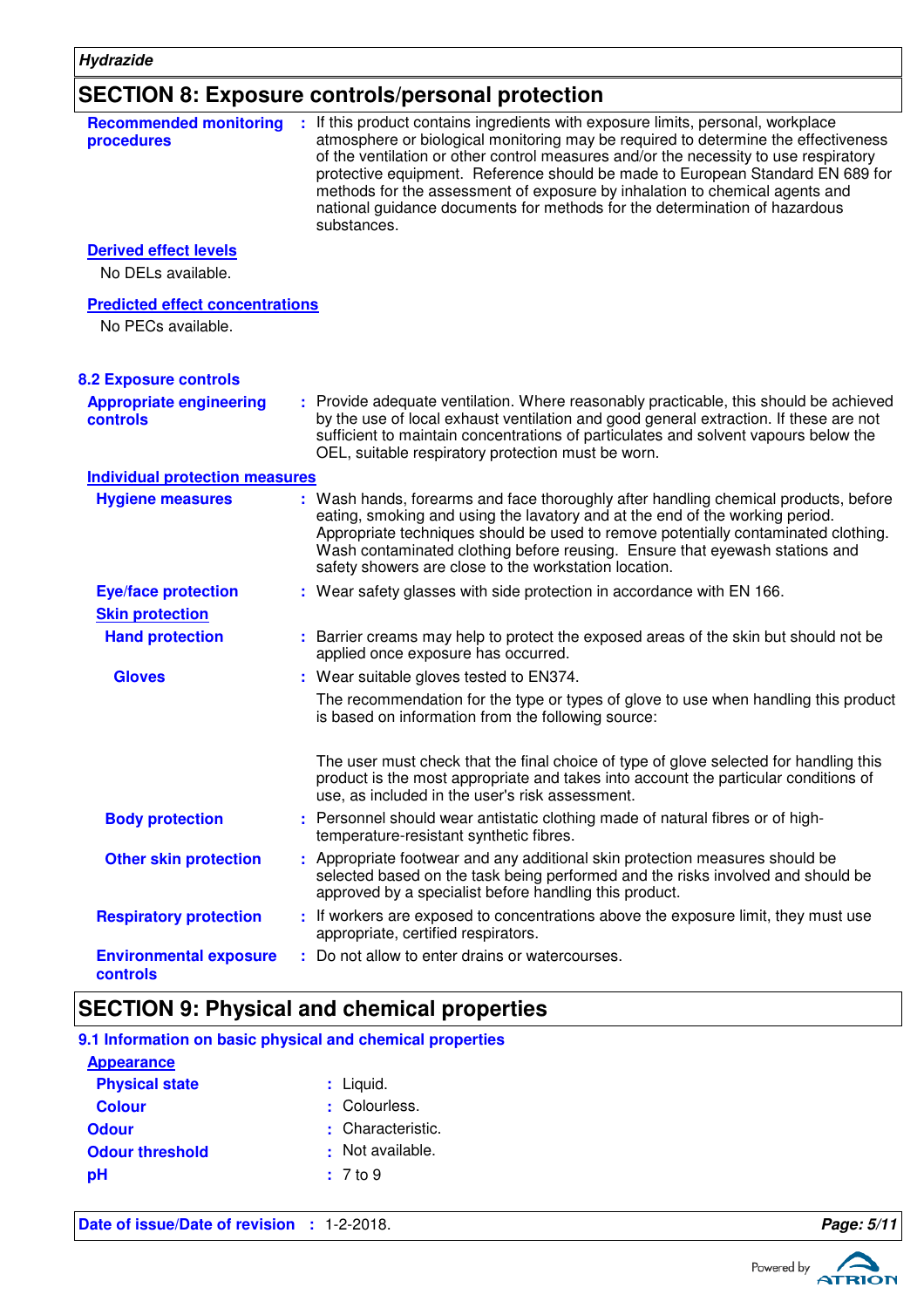## **SECTION 9: Physical and chemical properties**

| <b>Melting point/freezing point</b>                    |    | : Not available.            |
|--------------------------------------------------------|----|-----------------------------|
| Initial boiling point and boiling<br>range             |    | : Not available.            |
| <b>Flash point</b>                                     |    | Closed cup: Not applicable. |
| <b>Evaporation rate</b>                                |    | Not available.              |
| <b>Flammability (solid, gas)</b>                       |    | : Not available.            |
| <b>Burning time</b>                                    |    | Not applicable.             |
| <b>Burning rate</b>                                    | ÷. | Not applicable.             |
| <b>Upper/lower flammability or</b><br>explosive limits |    | : Not available.            |
| <b>Vapour pressure</b>                                 |    | Not available.              |
| <b>Vapour density</b>                                  |    | : Not available.            |
| <b>Relative density</b>                                |    | $: 1,02$ to 1,04            |
| <b>Solubility(ies)</b>                                 |    | : Not available.            |
| <b>Partition coefficient: n-</b><br>octanol/water      |    | : Not available.            |
| <b>Auto-ignition temperature</b>                       |    | : Not applicable.           |
| <b>Decomposition temperature</b>                       |    | Not available.              |
| <b>Viscosity</b>                                       |    | Not available.              |
| <b>Explosive properties</b>                            | ÷  | Not available.              |
| <b>Oxidising properties</b>                            |    | Not available.              |

#### **9.2 Other information**

No additional information.

| <b>SECTION 10: Stability and reactivity</b>     |                                                                                                                                        |  |  |  |
|-------------------------------------------------|----------------------------------------------------------------------------------------------------------------------------------------|--|--|--|
| <b>10.1 Reactivity</b>                          | : No specific test data related to reactivity available for this product or its ingredients.                                           |  |  |  |
| <b>10.2 Chemical stability</b>                  | : Stable under recommended storage and handling conditions (see section 7).                                                            |  |  |  |
| 10.3 Possibility of<br>hazardous reactions      | : Under normal conditions of storage and use, hazardous reactions will not occur.                                                      |  |  |  |
| <b>10.4 Conditions to avoid</b>                 | : When exposed to high temperatures may produce hazardous decomposition<br>products.                                                   |  |  |  |
| 10.5 Incompatible materials                     | Keep away from the following materials to prevent strong exothermic reactions:<br>÷<br>oxidising agents, strong alkalis, strong acids. |  |  |  |
| <b>10.6 Hazardous</b><br>decomposition products | : Under normal conditions of storage and use, hazardous decomposition products<br>should not be produced.                              |  |  |  |

## **SECTION 11: Toxicological information**

#### **11.1 Information on toxicological effects**

There are no data available on the preparation itself. The preparation is not classified as dangerous according to Directive 1999/45/EC and its amendments.

Repeated or prolonged contact with the preparation may cause removal of natural fat from the skin, resulting in nonallergic contact dermatitis and absorption through the skin.

If splashed in the eyes, the liquid may cause irritation and reversible damage.

#### **Acute toxicity**

**Date of issue/Date of revision :** 1-2-2018. **Page: 6/11**

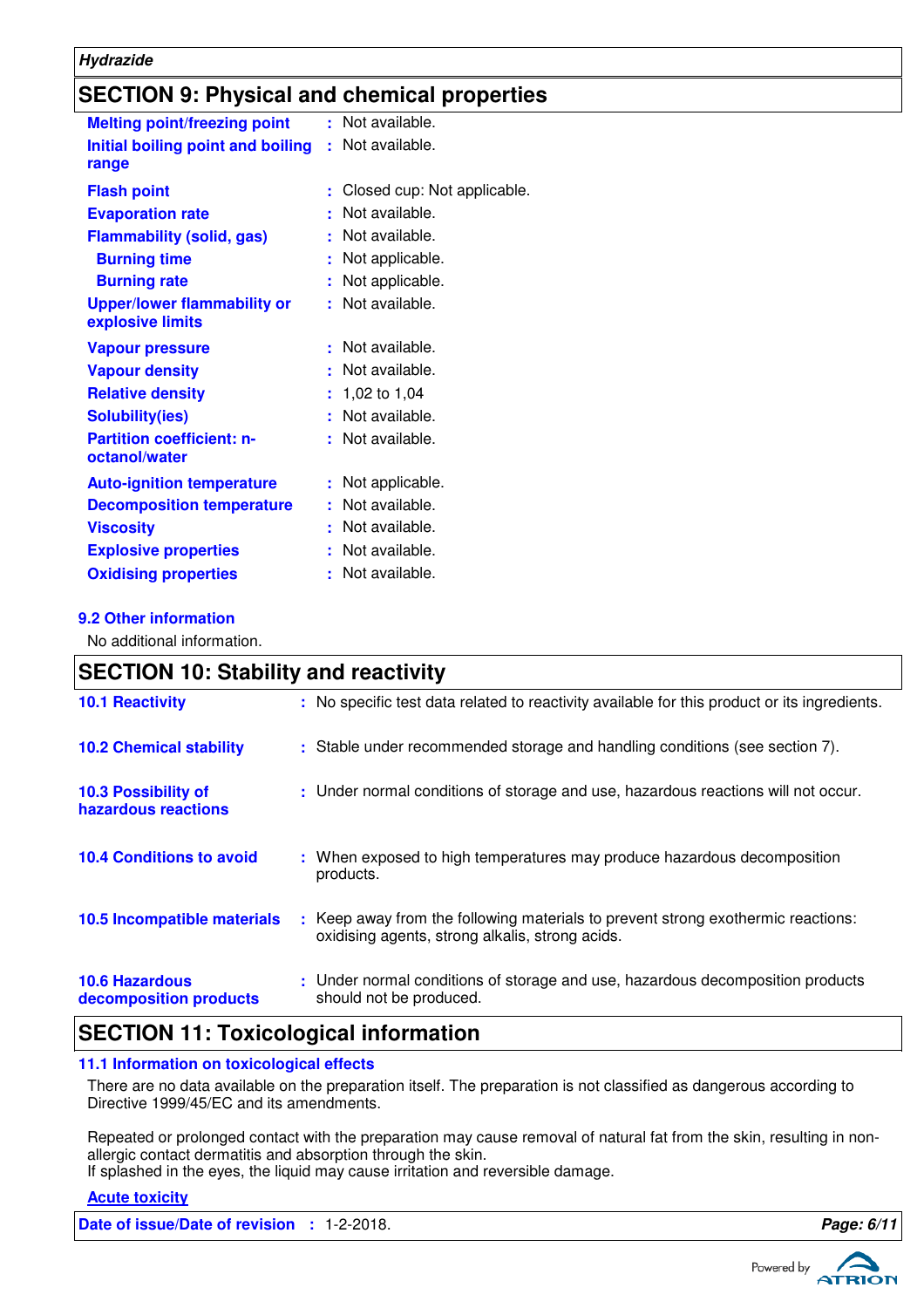#### **Hydrazide**

## **SECTION 11: Toxicological information**

| <b>Product/ingredient name</b> | Result    | <b>Species</b> | <b>Dose</b>  | <b>Exposure</b> |
|--------------------------------|-----------|----------------|--------------|-----------------|
| carbonohydrazide               | LD50 Oral | Rat - Female   | 311<br>ma/ka |                 |
|                                |           |                |              |                 |

**Conclusion/Summary :** Not available.

#### **Acute toxicity estimates**

| <b>Route</b> | <b>ATE value</b> |
|--------------|------------------|
| Oral         | 4442,9 mg/kg     |

#### **Irritation/Corrosion**

| <b>Product/ingredient name</b>                                              | <b>Result</b>                             | <b>Species</b>                                                           | <b>Score</b>   | <b>Exposure</b> | <b>Observation</b> |
|-----------------------------------------------------------------------------|-------------------------------------------|--------------------------------------------------------------------------|----------------|-----------------|--------------------|
| carbonohydrazide                                                            | Skin - Irritant<br>Respiratory - Irritant | Mammal -<br>species<br>unspecified<br>Mammal -<br>species<br>unspecified | $\blacksquare$ |                 |                    |
| <b>Conclusion/Summary</b>                                                   | : Not available.                          |                                                                          |                |                 |                    |
| <b>Sensitisation</b>                                                        |                                           |                                                                          |                |                 |                    |
| <b>Conclusion/Summary</b>                                                   | : Not available.                          |                                                                          |                |                 |                    |
| <b>Mutagenicity</b>                                                         |                                           |                                                                          |                |                 |                    |
| <b>Conclusion/Summary</b>                                                   | : Not available.                          |                                                                          |                |                 |                    |
| <b>Carcinogenicity</b>                                                      |                                           |                                                                          |                |                 |                    |
| <b>Conclusion/Summary</b>                                                   | : Not available.                          |                                                                          |                |                 |                    |
| <b>Reproductive toxicity</b>                                                |                                           |                                                                          |                |                 |                    |
| <b>Conclusion/Summary</b>                                                   | : Not available.                          |                                                                          |                |                 |                    |
| <b>Teratogenicity</b>                                                       |                                           |                                                                          |                |                 |                    |
| <b>Conclusion/Summary</b>                                                   | : Not available.                          |                                                                          |                |                 |                    |
| <b>Specific target organ toxicity (single exposure)</b>                     |                                           |                                                                          |                |                 |                    |
| Not available.                                                              |                                           |                                                                          |                |                 |                    |
| <b>Specific target organ toxicity (repeated exposure)</b><br>Not available. |                                           |                                                                          |                |                 |                    |
| <b>Aspiration hazard</b><br>Not available.                                  |                                           |                                                                          |                |                 |                    |

#### **Other information :**

: Not available.

## **SECTION 12: Ecological information**

#### **12.1 Toxicity**

There are no data available on the preparation itself. Do not allow to enter drains or watercourses.

The preparation has been assessed following the conventional method of the Dangerous Preparations Directive 1999/45/EC and is not classified as dangerous for the environment.

| <b>Product/ingredient name</b> | <b>Result</b>                                  | <b>Species</b>                                                                        | <b>Exposure</b>                  |
|--------------------------------|------------------------------------------------|---------------------------------------------------------------------------------------|----------------------------------|
| carbonohydrazide               | LC50 9,5 mg/l<br>LC50 96 mg/l<br>LC50 190 mg/l | Algae - Desmodes Subspicatus<br>Daphnia - Daphnia Magna<br>Fish - lepomis macrochirus | 72 hours<br>48 hours<br>96 hours |
| <b>Conclusion/Summary</b>      | : Not available.                               |                                                                                       |                                  |

**Date of issue/Date of revision :** 1-2-2018. **Page: 7/11**

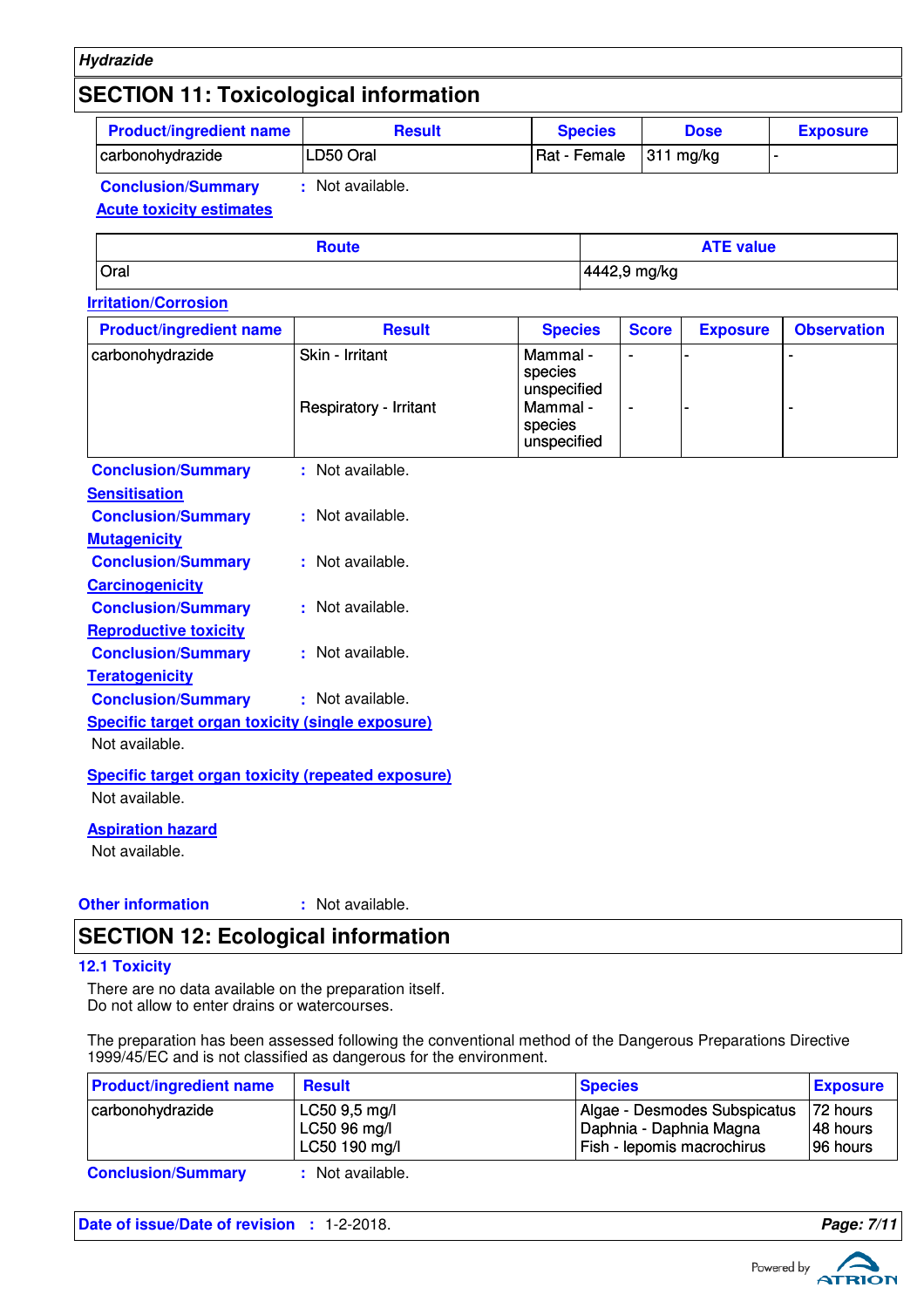## **SECTION 12: Ecological information**

**12.2 Persistence and degradability**

**Conclusion/Summary :** Not available.

#### **12.3 Bioaccumulative potential**

| <b>Product/ingredient name</b> LogP <sub>ow</sub> |  | <b>Potential</b> |
|---------------------------------------------------|--|------------------|
| carbonohydrazide                                  |  | low              |

| <b>12.4 Mobility in soil</b>                                         |                  |
|----------------------------------------------------------------------|------------------|
| <b>Soil/water partition</b><br><b>coefficient</b> (K <sub>oc</sub> ) | : Not available. |
| <b>Mobility</b>                                                      | : Not available. |

| 12.5 Results of PBT and vPvB assessment |                   |
|-----------------------------------------|-------------------|
| <b>PBT</b>                              | : Not applicable. |
| <b>vPvB</b>                             | : Not applicable. |

**12.6 Other adverse effects** : No known significant effects or critical hazards.

### **SECTION 13: Disposal considerations**

The information in this section contains generic advice and guidance. The list of Identified Uses in Section 1 should be consulted for any available use-specific information provided in the Exposure Scenario(s).

Do not allow to enter drains or watercourses.

Dispose of according to all federal, state and local applicable regulations.

#### **13.1 Waste treatment methods**

#### Within the present knowledge of the supplier, this product is not regarded as hazardous waste, as defined by EU Directive 91/689/EEC. **Hazardous waste : Methods of disposal : Product Packaging Methods of disposal : Special precautions :** The generation of waste should be avoided or minimised wherever possible. Waste packaging should be recycled. Incineration or landfill should only be considered when recycling is not feasible. This material and its container must be disposed of in a safe way. Empty containers or liners may retain some product residues. Avoid dispersal of spilt material and runoff and contact with soil, waterways, drains and sewers. The generation of waste should be avoided or minimised wherever possible. Significant quantities of waste product residues should not be disposed of via the foul sewer but processed in a suitable effluent treatment plant. Dispose of surplus and non-recyclable products via a licensed waste disposal contractor. Disposal of this product, solutions and any by-products should at all times comply with the requirements of environmental protection and waste disposal legislation and any regional local authority requirements.

## **SECTION 14: Transport information**

|                                 | <b>ADR/RID</b>           | <b>ADN/ADNR</b> | <b>IMDG</b>    | <b>IATA</b>    |
|---------------------------------|--------------------------|-----------------|----------------|----------------|
| 14.1 UN number                  | Not regulated.           | Not regulated.  | Not regulated. | Not regulated. |
| 14.2 UN proper<br>shipping name | $\overline{\phantom{a}}$ |                 |                |                |
|                                 |                          |                 |                |                |
| Date of issue/Date of revision  | $: 1 - 2 - 2018.$        |                 |                | Page: 8/11     |

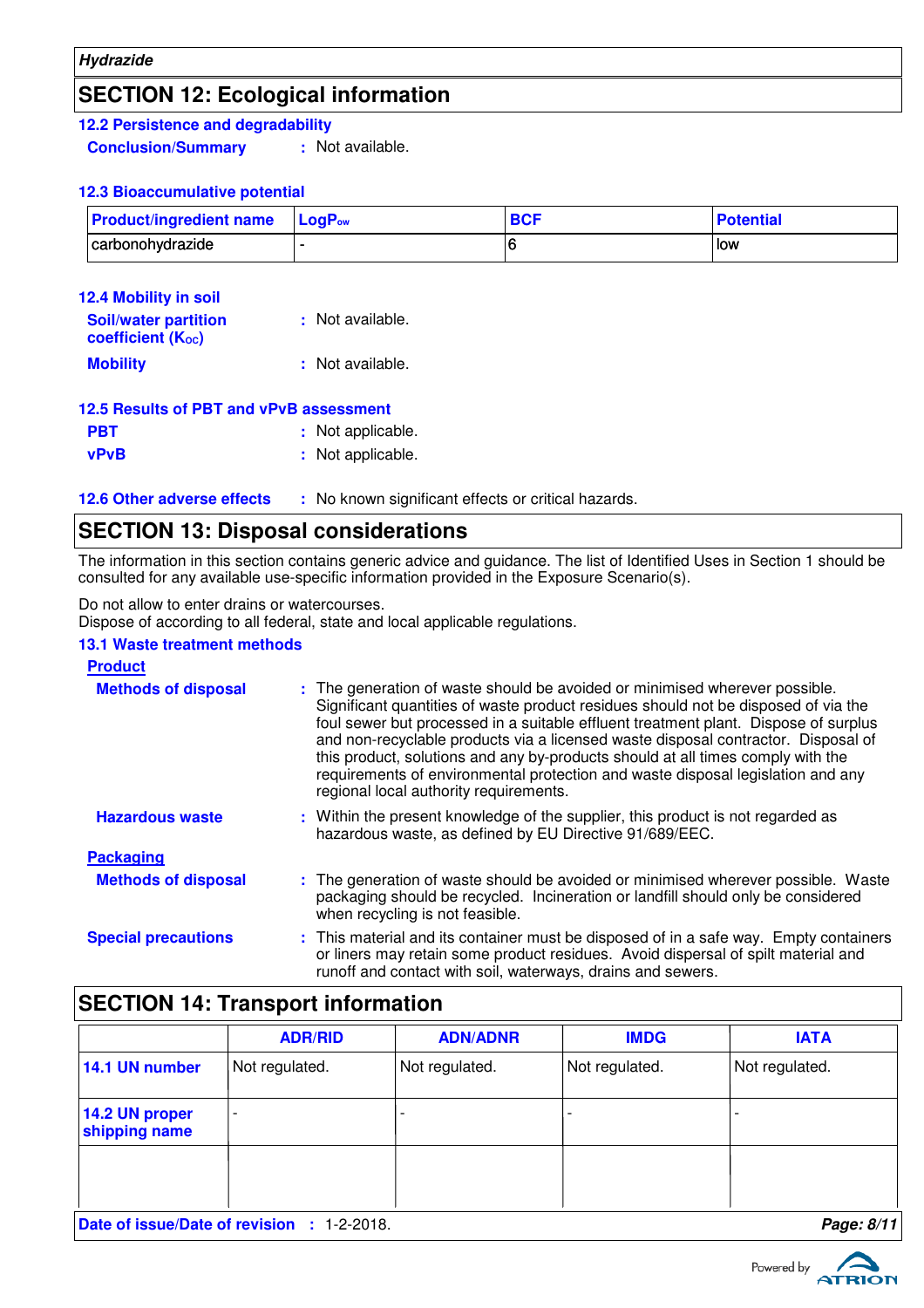| <b>Hydrazide</b>                                      |                                                                                                                                                                                                                                                  |                                                                                                                                                                                                                                                                      |                                                                                                                                                                                                                     |                                                                                                                                                                                                                                              |
|-------------------------------------------------------|--------------------------------------------------------------------------------------------------------------------------------------------------------------------------------------------------------------------------------------------------|----------------------------------------------------------------------------------------------------------------------------------------------------------------------------------------------------------------------------------------------------------------------|---------------------------------------------------------------------------------------------------------------------------------------------------------------------------------------------------------------------|----------------------------------------------------------------------------------------------------------------------------------------------------------------------------------------------------------------------------------------------|
|                                                       | <b>SECTION 14: Transport information</b>                                                                                                                                                                                                         |                                                                                                                                                                                                                                                                      |                                                                                                                                                                                                                     |                                                                                                                                                                                                                                              |
| <b>14.3 Transport</b><br>hazard class(es)             |                                                                                                                                                                                                                                                  |                                                                                                                                                                                                                                                                      |                                                                                                                                                                                                                     |                                                                                                                                                                                                                                              |
| 14.4 Packing<br>group                                 |                                                                                                                                                                                                                                                  |                                                                                                                                                                                                                                                                      |                                                                                                                                                                                                                     |                                                                                                                                                                                                                                              |
| 14.5<br><b>Environmental</b><br>hazards               | No.                                                                                                                                                                                                                                              | No.                                                                                                                                                                                                                                                                  | No.                                                                                                                                                                                                                 | No.                                                                                                                                                                                                                                          |
| <b>14.6 Special</b><br>precautions for<br><b>user</b> | <b>Transport within</b><br>user's premises:<br>always transport in<br>closed containers that<br>are upright and<br>secure. Ensure that<br>persons transporting<br>the product know what $ $<br>to do in the event of an<br>accident or spillage. | <b>Transport within</b><br>user's premises:<br>always transport in<br>closed containers that<br>are upright and<br>secure. Ensure that<br>persons transporting<br>the product know what   the product know what<br>to do in the event of an<br>accident or spillage. | <b>Transport within</b><br>user's premises:<br>always transport in<br>closed containers that<br>are upright and<br>secure. Ensure that<br>persons transporting<br>to do in the event of an<br>accident or spillage. | <b>Transport within</b><br>user's premises:<br>always transport in<br>closed containers that<br>are upright and<br>secure. Ensure that<br>persons transporting<br>the product know what<br>to do in the event of an<br>accident or spillage. |
| <b>Additional</b><br>information                      |                                                                                                                                                                                                                                                  |                                                                                                                                                                                                                                                                      |                                                                                                                                                                                                                     |                                                                                                                                                                                                                                              |

**14.7 Transport in bulk according to Annex II of MARPOL 73/78 and the IBC Code**

**:** Not available.

## **SECTION 15: Regulatory information**

**15.1 Safety, health and environmental regulations/legislation specific for the substance or mixture EU Regulation (EC) No. 1907/2006 (REACH)**

| <b>Annex XIV - List of substances subject to authorisation</b>                                                                                                                    |  |                                          |  |  |
|-----------------------------------------------------------------------------------------------------------------------------------------------------------------------------------|--|------------------------------------------|--|--|
| <b>Substances of very high concern</b>                                                                                                                                            |  |                                          |  |  |
| None of the components are listed.                                                                                                                                                |  |                                          |  |  |
| <b>Annex XVII - Restrictions : Not applicable.</b><br>on the manufacture,<br>placing on the market and<br>use of certain dangerous<br>substances, mixtures and<br><b>articles</b> |  |                                          |  |  |
| <b>Other EU regulations</b>                                                                                                                                                       |  |                                          |  |  |
| <b>VOC for Ready-for-Use</b><br><b>Mixture</b>                                                                                                                                    |  | : Not applicable.                        |  |  |
| <b>Europe inventory</b>                                                                                                                                                           |  | : All components are listed or exempted. |  |  |
| <b>Black List Chemicals</b>                                                                                                                                                       |  | : Not listed                             |  |  |
| <b>Priority List Chemicals</b>                                                                                                                                                    |  | : Not listed                             |  |  |
| <b>Integrated pollution</b><br>prevention and control<br>list (IPPC) - Air                                                                                                        |  | : Not listed                             |  |  |
| Integrated pollution<br>prevention and control<br>list (IPPC) - Water                                                                                                             |  | : Not listed                             |  |  |

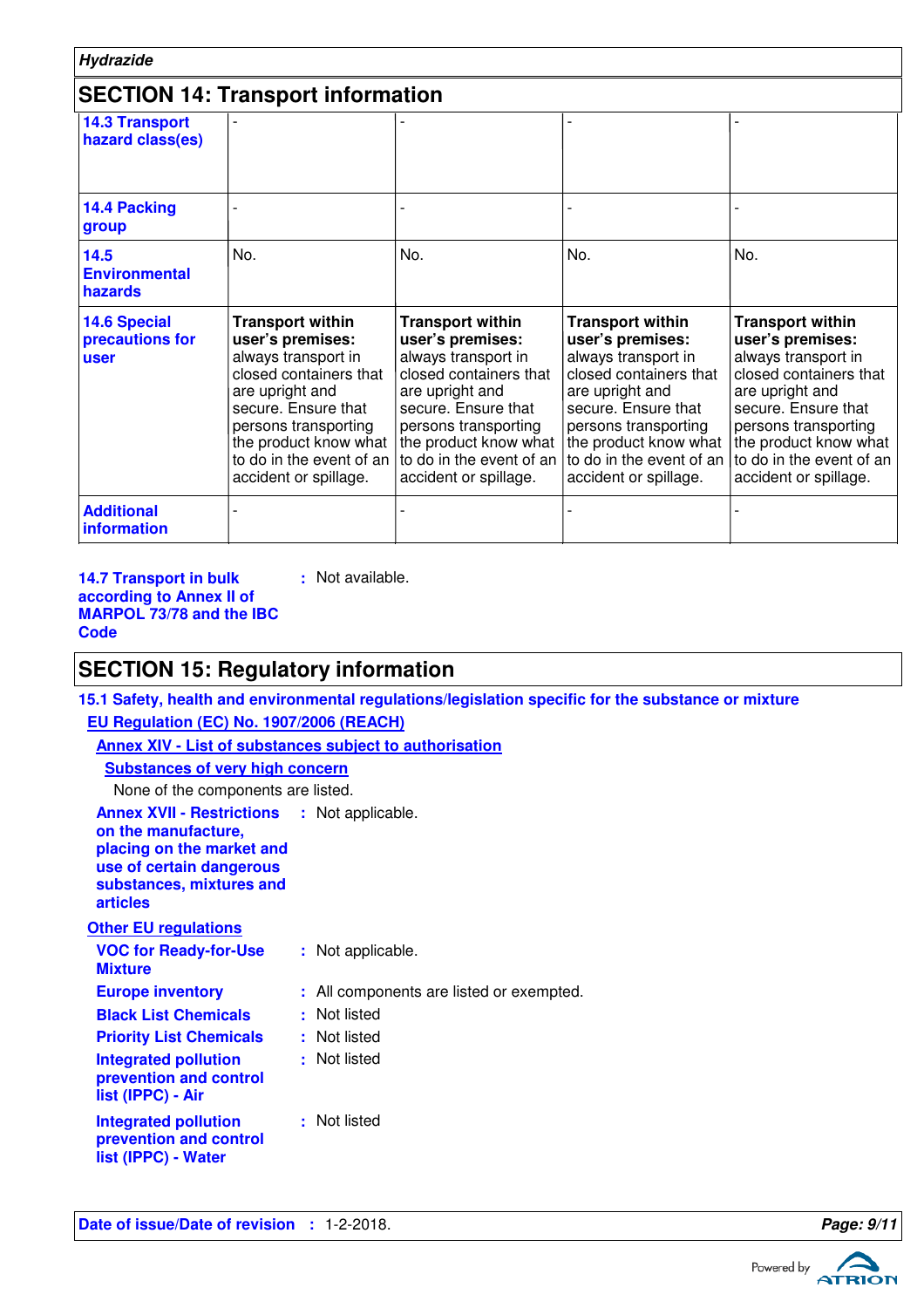## **SECTION 15: Regulatory information**

| <b>Industrial use</b>                                                              | : The information contained in this safety data sheet does not constitute the user's<br>own assessment of workplace risks, as required by other health and safety<br>legislation. The provisions of the national health and safety at work regulations apply<br>to the use of this product at work. |
|------------------------------------------------------------------------------------|-----------------------------------------------------------------------------------------------------------------------------------------------------------------------------------------------------------------------------------------------------------------------------------------------------|
| International regulations                                                          |                                                                                                                                                                                                                                                                                                     |
| <b>Chemical Weapons</b><br><b>Convention List Schedule I</b><br><b>Chemicals</b>   | : Not listed                                                                                                                                                                                                                                                                                        |
| <b>Chemical Weapons</b><br><b>Convention List Schedule II</b><br><b>Chemicals</b>  | : Not listed                                                                                                                                                                                                                                                                                        |
| <b>Chemical Weapons</b><br><b>Convention List Schedule III</b><br><b>Chemicals</b> | : Not listed                                                                                                                                                                                                                                                                                        |
| <b>15.2 Chemical Safety</b>                                                        | : This product contains substances for which Chemical Safety Assessments are still                                                                                                                                                                                                                  |

**Assessment** required.

## **SECTION 16: Other information**

| <b>CEPE code</b>                                                                       | $\pm$ 8                                                                                                                                                                                                                                                                                            |  |  |  |
|----------------------------------------------------------------------------------------|----------------------------------------------------------------------------------------------------------------------------------------------------------------------------------------------------------------------------------------------------------------------------------------------------|--|--|--|
| Indicates information that has changed from previously issued version.<br>$\mathbb{Z}$ |                                                                                                                                                                                                                                                                                                    |  |  |  |
| <b>Abbreviations and</b><br>acronyms                                                   | $:$ ATE = Acute Toxicity Estimate<br>CLP = Classification, Labelling and Packaging Regulation [Regulation (EC) No.<br>1272/2008]<br>DNEL = Derived No Effect Level<br>EUH statement = CLP-specific Hazard statement<br>PNEC = Predicted No Effect Concentration<br>RRN = REACH Registration Number |  |  |  |

**Procedure used to derive the classification according to Regulation (EC) No. 1272/2008 [CLP/GHS]**

| <b>Classification</b> | <b>Justification</b> |
|-----------------------|----------------------|
| Not classified.       |                      |

| <b>Full text of abbreviated H</b><br><b>statements</b> | Harmful if swallowed.<br>: H302<br>Causes skin irritation.<br>H315<br>H319<br>Causes serious eye irritation. |                                                                                                                                       |  |
|--------------------------------------------------------|--------------------------------------------------------------------------------------------------------------|---------------------------------------------------------------------------------------------------------------------------------------|--|
| <b>Full text of classifications</b><br>[CLP/GHS]       | $:$ Acute Tox. 4, H302<br>Eye Irrit. 2, H319<br><b>Skin Irrit. 2, H315</b>                                   | <b>ACUTE TOXICITY: ORAL - Category 4</b><br>SERIOUS EYE DAMAGE/ EYE IRRITATION - Category 2<br>SKIN CORROSION/IRRITATION - Category 2 |  |
| <b>Full text of abbreviated R</b><br>phrases           | : R22- Harmful if swallowed.<br>R37/38- Irritating to respiratory system and skin.                           |                                                                                                                                       |  |
| <b>Full text of classifications</b><br>[DSD/DPD]       | $\pm$ Xn - Harmful<br>Xi - Irritant                                                                          |                                                                                                                                       |  |
| Date of printing                                       | $: 1 - 2 - 2018.$                                                                                            |                                                                                                                                       |  |
| Date of issue/ Date of<br>revision                     | $: 1 - 2 - 2018.$                                                                                            |                                                                                                                                       |  |
| Date of previous issue                                 | $: 20-12-2017.$                                                                                              |                                                                                                                                       |  |
| <b>Version</b>                                         | : 1.02                                                                                                       |                                                                                                                                       |  |
| <b>Notice to reader</b>                                |                                                                                                              |                                                                                                                                       |  |